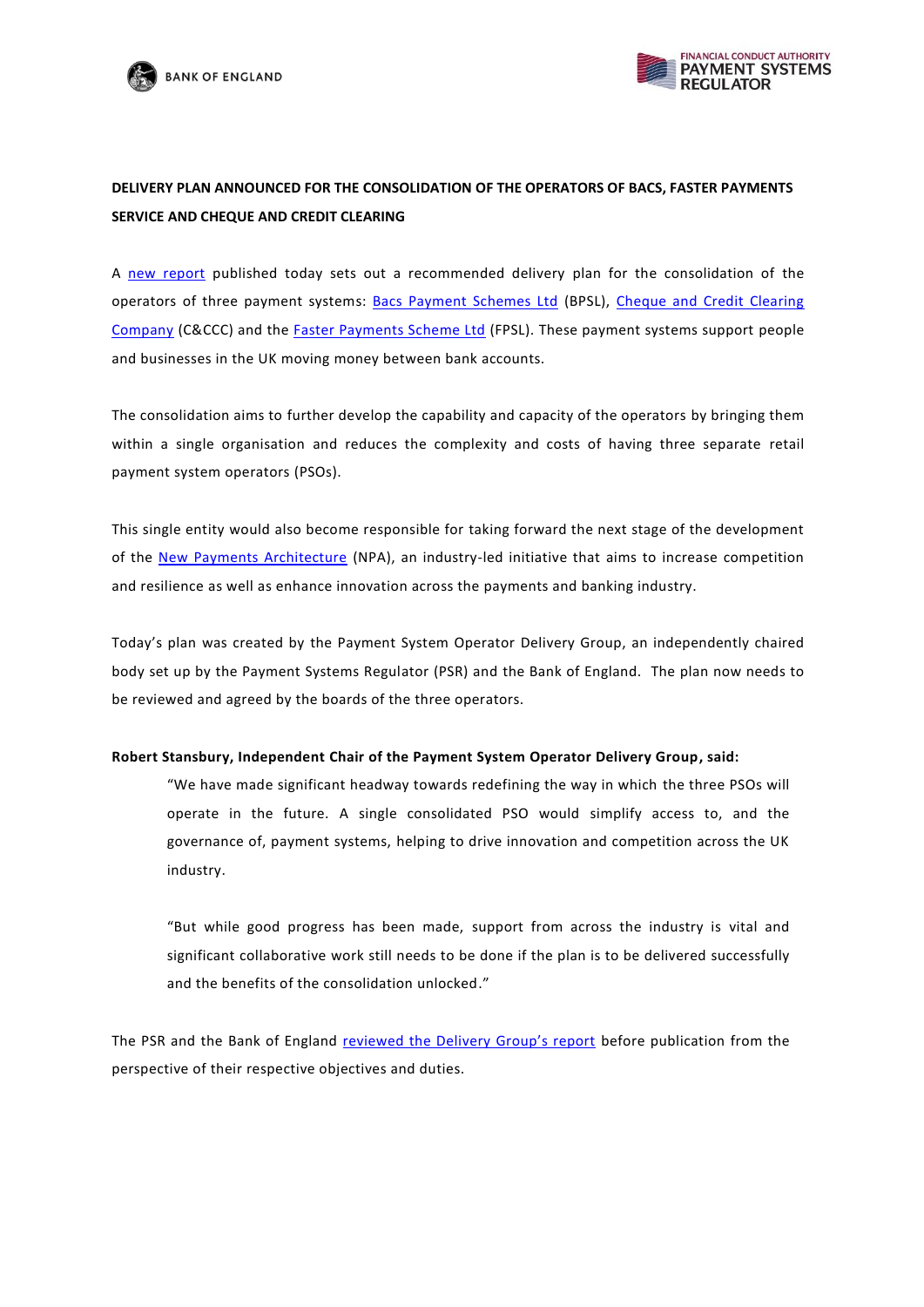



## **Hannah Nixon, Managing Director of the PSR, said:**

"It was the work of the Payments Strategy Forum that identified the opportunity presented by consolidating these payment system operators. Working to a tight deadline, the Delivery Group has produced a high quality report that sets out a compelling approach to deliver the new PSO which should support the Forum's vision.

"The consolidation would be an important first step towards a generational change in UK payments. It can help facilitate the safe and secure transition to, and management of, a New Payments Architecture (NPA), which we believe could deliver more dynamic competition and innovation in payments. Consumers will also benefit from new entrants coming into the market and offering users of payment services new, innovative products."

## **David Bailey, Director, Financial Market Infrastructure, at the Bank of England, said:**

"The Delivery Group's report sets out a clear plan on the key issues relating to the consolidation of the three payment system operators.

"Consolidation has the potential to deliver important financial stability benefits, including by delivering a new entity that is greater than the sum of its constituent parts and well placed to meet the high supervisory expectations the Bank has of a systemic risk manager. As such, we welcome the report, and look forward to seeing its recommendations taken forward in a way which promotes an orderly and smooth transition."

## **Next steps**

Following the development of the Delivery Group's plan, the Bank of England and the PSR have refreshed the Group's [terms of reference](https://www.psr.org.uk/sites/default/files/media/PDF/PSODG-Revised-Terms-of-Reference.pdf) to reflect the work required during the next stage of the consolidation process. The Group will now be responsible for overseeing work to incorporate and establish the new PSO.

The Delivery Group is now asking the boards of the three PSOs that are to be consolidated to review and endorse the Group's plan and what needs to be delivered, before it can be implemented. The target remains for the consolidation to be substantially completed by the end of 2017.